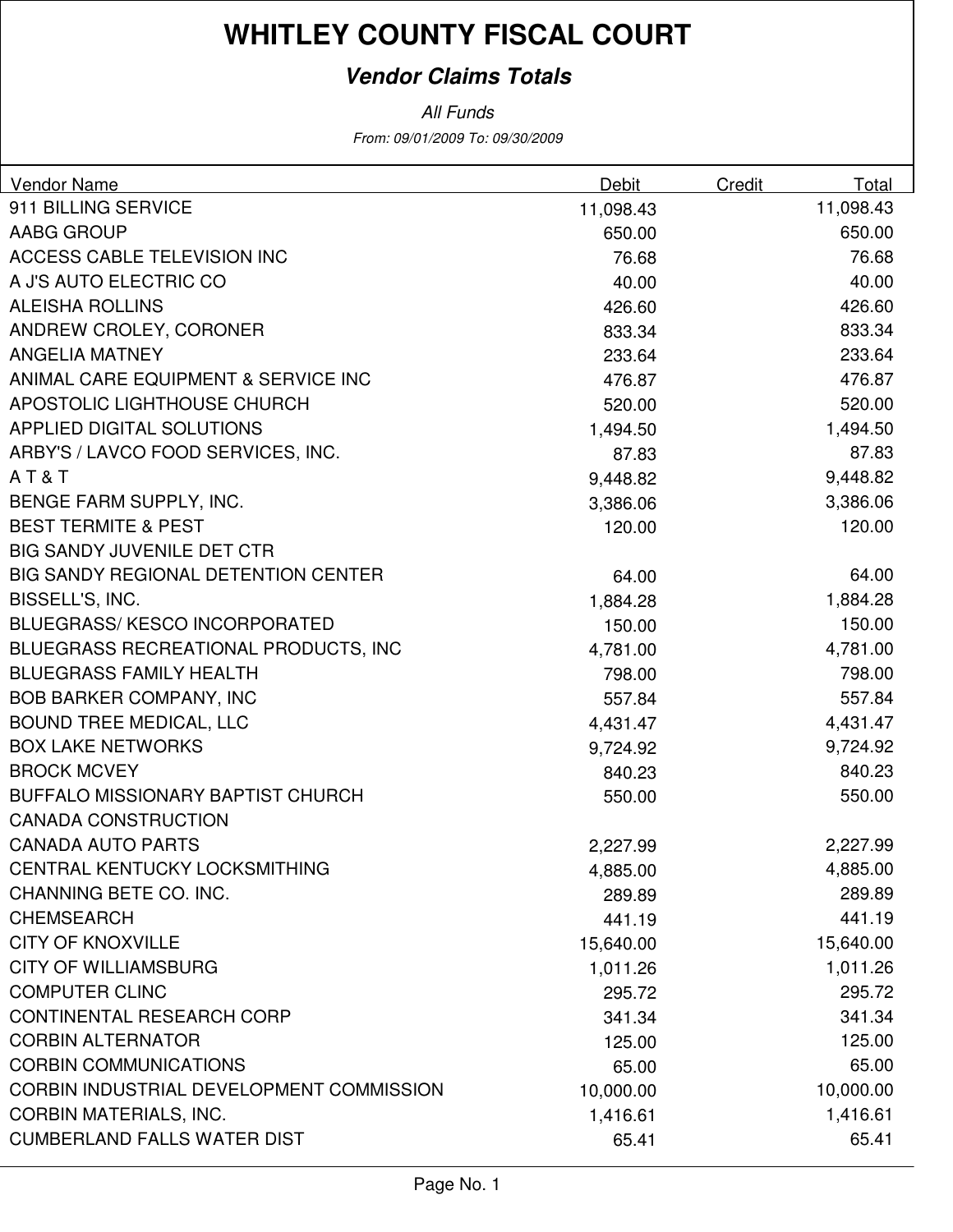### **Vendor Claims Totals**

| Vendor Name                           | Debit     | Credit | Total     |
|---------------------------------------|-----------|--------|-----------|
| CUMBERLAND VALLEY ELECTRIC, INC.      | 1,041.43  |        | 1,041.43  |
| <b>DAVENPORTS MARKET</b>              | 112.57    |        | 112.57    |
| D C ELEVATOR COMPANY, INC.            | 635.91    |        | 635.91    |
| <b>DELTA DENTAL</b>                   | 3,465.18  |        | 3,465.18  |
| DELTA NATURAL GAS CO., INC.           | 2,914.64  |        | 2,914.64  |
| <b>FAMILY DOLLAR STORE</b>            | 141.50    |        | 141.50    |
| <b>DUGGERS SEPTIC CLEANING</b>        | 200.00    |        | 200.00    |
| <b>EDDIE HILL</b>                     | 44.82     |        | 44.82     |
| ELLISON'S SANITARY SUPPLY CO., INC.   | 1,233.60  |        | 1,233.60  |
| <b>ELMER OR FLORA MOSES</b>           | 18.87     |        | 18.87     |
| ELMO GREER & SONS, INC.               | 66.92     |        | 66.92     |
| <b>ESTATE OF NORA SAMS</b>            | 44.96     |        | 44.96     |
| <b>EZ COUNTRY</b>                     | 425.00    |        | 425.00    |
| <b>FAULKNER AND TAYLOR</b>            | 101.19    |        | 101.19    |
| FIRST RESPONSE OF THE BLUEGRASS       | 350.00    |        | 350.00    |
| <b>FLEETONE</b>                       | 17,548.42 |        | 17,548.42 |
| <b>G &amp; K SERVICES, INC</b>        | 1,074.18  |        | 1,074.18  |
| G & S TIRE INC.                       | 826.58    |        | 826.58    |
| <b>HAAR WOOD PRODUCTS</b>             | 1,591.80  |        | 1,591.80  |
| <b>HARDEE'S</b>                       | 230.61    |        | 230.61    |
| <b>HEALTH PROFESSIONALS LLC</b>       | 10,070.78 |        | 10,070.78 |
| HINKLE CONTRACTING CORPORATION        | 7,362.06  |        | 7,362.06  |
| <b>HOBART CORP</b>                    | 283.25    |        | 283.25    |
| <b>HOLSTON GASES</b>                  | 1,643.23  |        | 1,643.23  |
| <b>HUDSON MATERIALS</b>               | 19,904.93 |        | 19,904.93 |
| <b>HUMANA</b>                         | 81,988.80 |        | 81,988.80 |
| <b>WILLIAMSBURG IGA</b>               | 29.81     |        | 29.81     |
| <b>INGRAM TRUCK &amp; TRACTOR INC</b> | 231.22    |        | 231.22    |
| INNOVATIVE COMMUNICATIONS, INC        | 1,344.99  |        | 1,344.99  |
| <b>INTERACT PUBLIC SAFETY SYSTEMS</b> | 23,737.89 |        | 23,737.89 |
| <b>IRENE PEACE</b>                    | 600.00    |        | 600.00    |
| <b>JEFF GRAY</b>                      | 48.21     |        | 48.21     |
| <b>JELLICO COMMUNITY HOSPITAL</b>     | 1,441.61  |        | 1,441.61  |
| JLG IDENTIFICATION SOLUTIONS, INC     | 79.98     |        | 79.98     |
| <b>JOE &amp; SHIRLEY FOLEY</b>        | 3,000.00  |        | 3,000.00  |
| JOHNNY WHEELS OF WILLIAMSBURG, INC    | 163.85    |        | 163.85    |
| <b>JUDY BRIMM</b>                     | 227.39    |        | 227.39    |
| KAPA                                  | 960.00    |        | 960.00    |
| KAY SCHWARTZ, COUNTY CLERK            | 56.00     |        | 56.00     |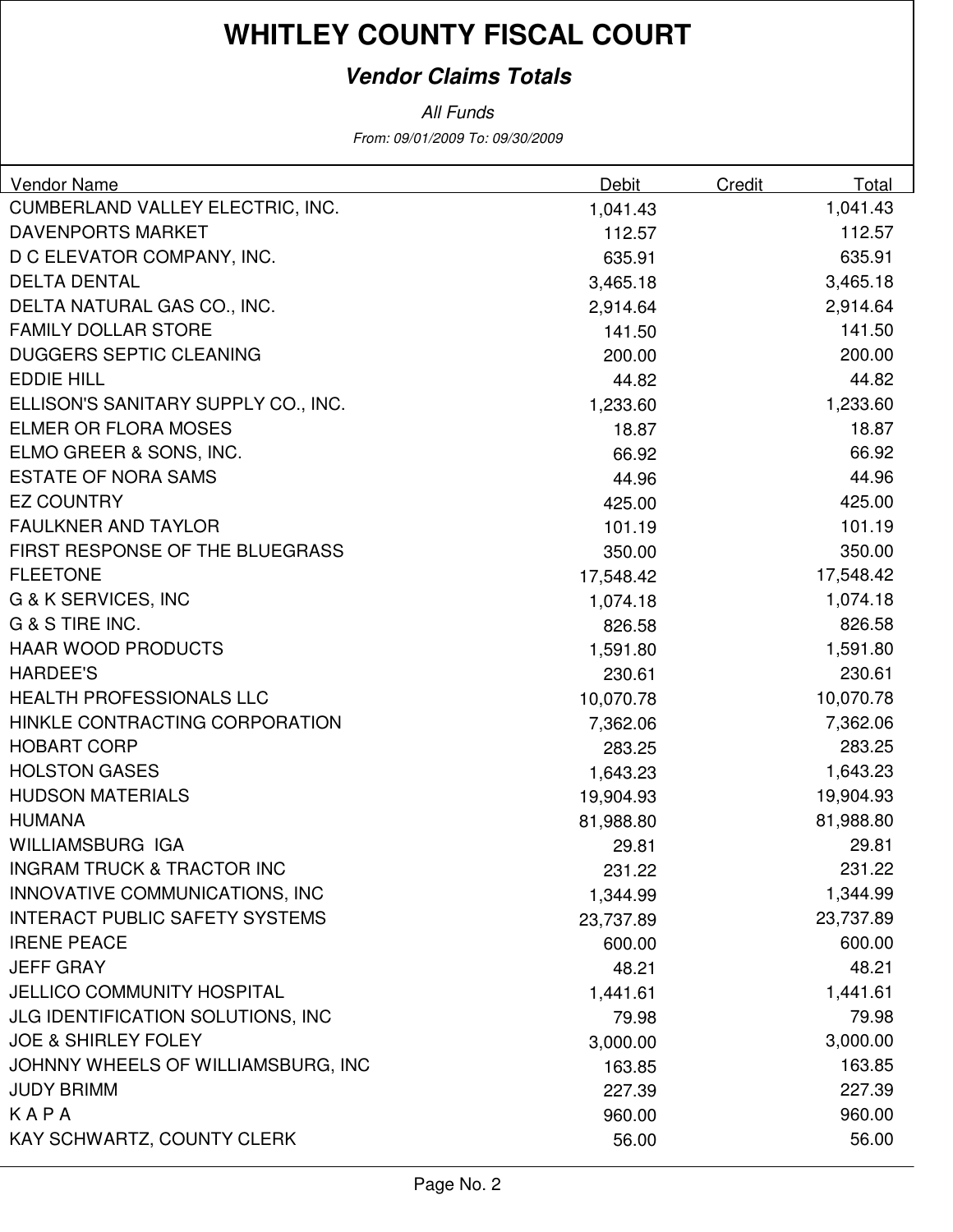### **Vendor Claims Totals**

| <b>Vendor Name</b>                | <b>Debit</b> | Credit | Total     |
|-----------------------------------|--------------|--------|-----------|
| KELLWELL FOOD MANAGEMENT          | 31,750.14    |        | 31,750.14 |
| <b>KELLY HARRISON</b>             | 4.24         |        | 4.24      |
| KU                                | 12,083.92    |        | 12,083.92 |
| <b>KIMBELL MIDWEST</b>            | 237.72       |        | 237.72    |
| KING'S TIRE RECYCLING INC         | 75.50        |        | 75.50     |
| KY ASSOCIATON OF COUNTIES         | 1,100.00     |        | 1,100.00  |
| <b>KYLE CREEKMORE</b>             | 530.00       |        | 530.00    |
| <b>KENTUCKY STATE TREASURER</b>   | 34,194.28    |        | 34,194.28 |
| <b>LARRY HOWARD</b>               | 272.88       |        | 272.88    |
| <b>LAWRENCE HODGE, SHERIFF</b>    | 68,250.44    |        | 68,250.44 |
| <b>LONDON FARM SERVICE</b>        | 140.02       |        | 140.02    |
| <b>LONDON RADIO SERVICE</b>       | 35,052.60    |        | 35,052.60 |
| <b>LYTTLE'S TELEPHONE</b>         | 350.00       |        | 350.00    |
| MAIDEN DRUG CO.                   | 90.00        |        | 90.00     |
| <b>MAPSYNC</b>                    | 950.00       |        | 950.00    |
| <b>MARTHA LOGAN</b>               | 299.16       |        | 299.16    |
| <b>MID-SPRINGS COMMUNITY PARK</b> | 530.00       |        | 530.00    |
| <b>MIKE COLYER</b>                | 30.00        |        | 30.00     |
| <b>MIKE SILER</b>                 | 54.99        |        | 54.99     |
| <b>MINUTE MAN</b>                 | 1,020.27     |        | 1,020.27  |
| <b>MOBILE SATELLITE VENTURES</b>  | 77.79        |        | 77.79     |
| <b>MOUNTAIN VALLEY INSURANCE</b>  | 4,219.35     |        | 4,219.35  |
| <b>NEWS JOURNAL</b>               | 316.02       |        | 316.02    |
| NEWWAVE COMMUNICATIONS            | 35.74        |        | 35.74     |
| <b>NOBLE MEDICAL, INC</b>         | 359.77       |        | 359.77    |
| OAK RIDGE CHURCH OF GOD           | 500.00       |        | 500.00    |
| <b>OSCAR DAVENPORT</b>            | 358.85       |        | 358.85    |
| <b>OWENS AUTO PARTS</b>           | 1,049.57     |        | 1,049.57  |
| <b>PATTERSON CREEK VFD</b>        | 200.00       |        | 200.00    |
| PATTON CHESTNUT BINDER, INC.      | 651.51       |        | 651.51    |
| <b>PAUL STEELY FORD</b>           | 1,756.40     |        | 1,756.40  |
| PHIL BRENNENSTUHL                 | 152.73       |        | 152.73    |
| PLEASANT HILL CHURCH OF GOD       | 520.00       |        | 520.00    |
| POFF CARTING SERVICE              | 846.30       |        | 846.30    |
| PREFERRED LAB SERVICE             | 855.00       |        | 855.00    |
| PREWITT FARM SUPPLY               | 348.95       |        | 348.95    |
| <b>QUALITY CARE AUTO SERVICE</b>  | 22,812.49    |        | 22,812.49 |
| <b>QUILL CORPORATION</b>          | 1,689.87     |        | 1,689.87  |
| <b>RADIO SHACK</b>                | 261.94       |        | 261.94    |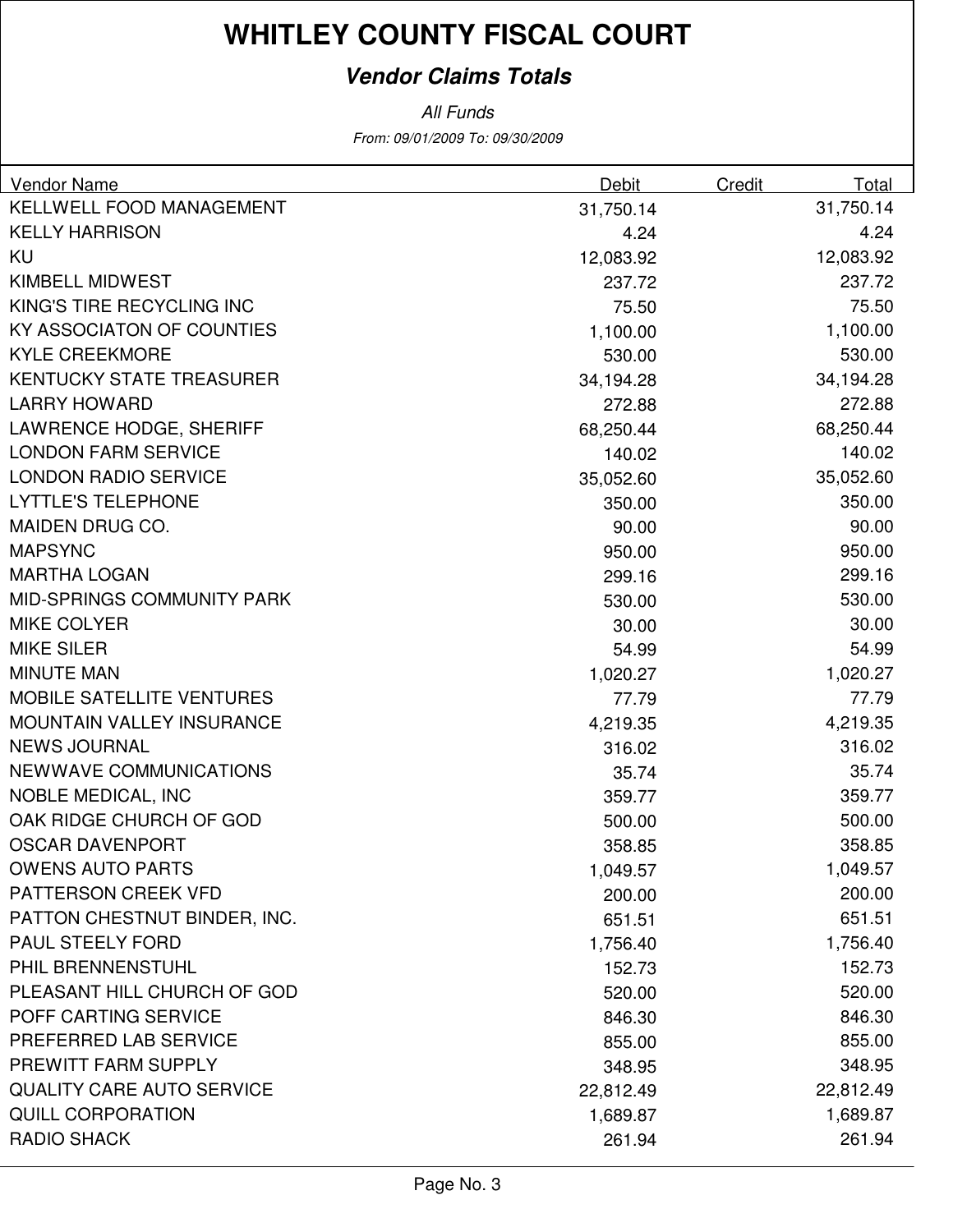### **Vendor Claims Totals**

| Vendor Name                                | <b>Debit</b> | <b>Credit</b> | Total      |
|--------------------------------------------|--------------|---------------|------------|
| REM COMPANY, INC.                          | 434.00       |               | 434.00     |
| <b>RIVERBEND FARMS</b>                     | 55,190.00    |               | 55,190.00  |
| <b>RIVERSIDE PRODUCE</b>                   | 151.27       |               | 151.27     |
| <b>ROCKY BROWN</b>                         | 325.00       |               | 325.00     |
| <b>ROGER WELLS</b>                         | 227.88       |               | 227.88     |
| I. K. SEARS EXCAVATING                     | 67,970.00    |               | 67,970.00  |
| <b>SGT JOES</b>                            | 7,891.00     |               | 7,891.00   |
| <b>SMITH'S AUTO SERVICE</b>                | 1,276.14     |               | 1,276.14   |
| <b>SMITH'S TOWING SERVICE</b>              | 185.00       |               | 185.00     |
| SOUTHEASTERN EMERGENCY EQUIP.              | 1,286.90     |               | 1,286.90   |
| SOUTHEASTERN KY MAINTENANCE                | 518.00       |               | 518.00     |
| SOUTH EASTERN JANITORIAL SUPPLY            | 808.60       |               | 808.60     |
| STERICYCLE, INC.                           | 121.40       |               | 121.40     |
| <b>SUBWAY</b>                              | 100.01       |               | 100.01     |
| THE BANK OF NEW YORK                       | 169,514.41   |               | 169,514.41 |
| THE CLARK GROUP                            | 93.50        |               | 93.50      |
| THE HOSE HOUSE, INC.                       | 89.42        |               | 89.42      |
| THE SIGN PLACE                             | 625.00       |               | 625.00     |
| <b>TIM SHELLEY</b>                         | 425.00       |               | 425.00     |
| T & L STEEL, INC.                          | 93.24        |               | 93.24      |
| <b>TRACY WEST</b>                          | 1,576.06     |               | 1,576.06   |
| <b>TRAYCO</b>                              | 310.16       |               | 310.16     |
| <b>TWO-WAY RADIO</b>                       | 585.20       |               | 585.20     |
| UNDERWRITERS SAFETY & CLAIMS               | 1,000.00     |               | 1,000.00   |
| <b>U.S. POSTMASTER</b>                     | 242.00       |               | 242.00     |
| <b>WAYNE WILSON</b>                        | 324.00       |               | 324.00     |
| WHITLEY CO FISCAL COURT PAYROLL, REV.A/C   | 288,860.29   |               | 288,860.29 |
| W D BRYANT & SONS INC.                     | 7,895.00     |               | 7,895.00   |
| <b>WENDY'S</b>                             | 234.45       |               | 234.45     |
| <b>WHAYNE SUPPLY COMPANY</b>               | 26,795.00    |               | 26,795.00  |
| <b>WHITLEY COUNTY CENTRAL INTERMEDIATE</b> | 520.00       |               | 520.00     |
| WHITLEY COUNTY BOARD OF ED.                | 1,500.00     |               | 1,500.00   |
| WHITLEY COUNTY EAST ELEMENTRY              | 504.00       |               | 504.00     |
| WHITLEY COUNTY HIGH SCHOOL                 | 520.00       |               | 520.00     |
| WHITLEY COUNTY MIDDLE SCHOOL               | 500.00       |               | 500.00     |
| <b>WILSON EQUIPMENT</b>                    | 603.60       |               | 603.60     |
| <b>WINDSTREAM</b>                          | 158.62       |               | 158.62     |
| WILLIAMSBURG-WHITLEY CO. AIRPORT BD.       | 7,283.36     |               | 7,283.36   |
| WILLIAMSBURG WATER TREATMENT, INC.         | 492.49       |               | 492.49     |